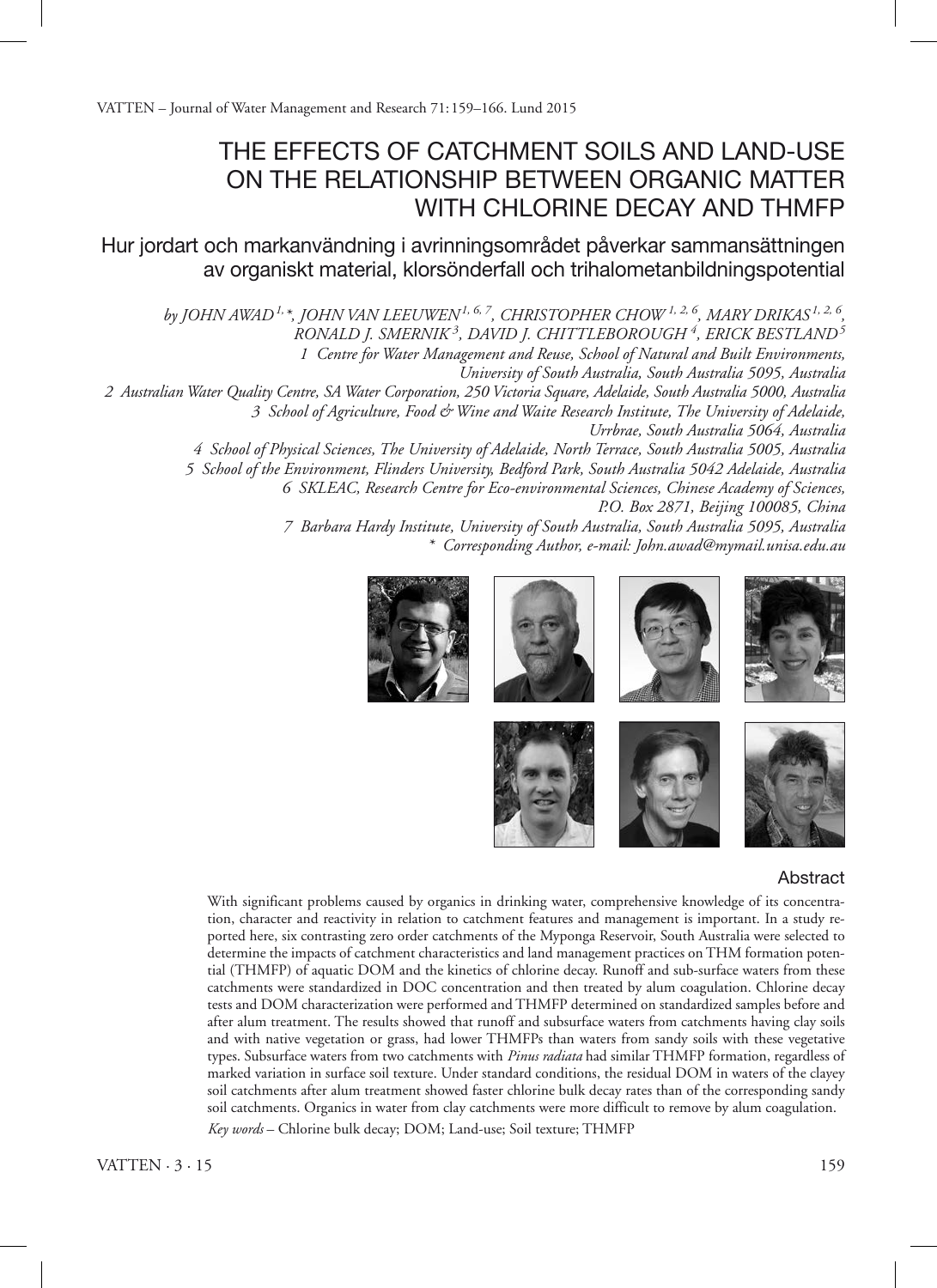# Sammanfattning

Då organiskt material kan orsaka betydande dricksvattenkvalitetsproblem, är det viktigt att ha omfattande kunskap om dess koncentration, karaktär och reaktivitet i förhållande till egenskaper och användning av avrinningsområdet. I denna studie har sex olika avrinningsområden till Myponga Reservoir i South Australia undersökts för att bedöma hur jordtyp och markanvändning inverkar på potentialen för att bilda trihalometaner (THMFP) klorsönderfallets kinetik. Ytavrinning och grundvatten från dessa avrinningsområden standardiserades med avseende på DOC-koncentration och bereddes därefter genom koagulering med aluminiumsalt. Klorsönderfallstest och DOM-karakterisering utfördes och THMFP bestämdes för standardiserade prover före och efter beredningen. Resultaten visade att ytavrinning och grundvatten från lerjordar och från marker bevuxna med ursprunglig vegetation eller gräs hade lägre THMFP än vatten från sandjordar med dessa vegetationstyper. Grundvatten från två avrinningsområden med Montereytall (Pinus radiata) hade liknande THMFP oberoende av jordtyp. Vid standardförhållanden förbrukade vatten med organiskt material från lerjordar klorresterna snabbare än vatten med organiskt material från sandjordar. Organiskt material i vatten från lerjordar var svårare att avskilja med aluminiumkoagulering.

# 1. Introduction

Dissolved organic matter (DOM) present in waters from catchments is influenced by land management practice, vegetation, climate and seasonality, geomorphology and soil properties (Bryan et al., 2009; Yang et al., 2013). The concentration and character of DOM significantly influences raw and treated water quality and chemical disinfectant decay and disinfection by-product (DBP) formation in treated waters (Richardson and Postigo, 2012). For drinking water disinfection, chlorine is widely used in Australia for control of growth of pathogenic micro-organisms in supply systems with short hydraulic retention times. Chlorine decay in treated bulk water is influenced by the concentration of DOM, its character, inorganic compounds, temperature and pH (Brown et al., 2011; Fisher et al., 2011). Typically, two distinct phases of decay described as fast and slow decay rates are observed (Brown et al., 2011). The fast decay rate (FDR) involves reaction between chlorine and easily oxidizable compounds and is completed within a short time of chlorination, whereas the slow decay rate (SDR) involves more resistant compounds and continues over hours and days.

Drinking water DBPs such as trihalomethanes (THM) are formed by the reaction of chlorine-based disinfectants with naturally occurring organic matter (Richardson and Postigo, 2012). THM formation in distribution systems is a function of chlorination and quality of the water being treated (Jung and Son, 2008) especially the concentration and character of organic matter. In drinking waters with high relative abundances of hydrophobic, aromatic and humic compounds there is generally greater THM formation following chlorination than in treated waters with non-aromatic, hydrophilic compounds and/or fulvic acids (Liang and Singer, 2003; Jung and Son, 2008). In addition to organic matter, physical and chemical factors also influence the formation of THM, such as bromide ion (Br) concentration in raw waters, pH and temperature (Brown et al., 2011).

A clearer understanding of the impacts of DOM de-

rived from drinking water catchments on conventional treatment, water quality and DBP formation is needed in order to inform catchment management for improved and optimized outcomes. The aim of this study is to determine the impacts of various catchment characteristics and land management practices on the character of DOM before and after enhanced coagulation and subsequently on THM formation potential and the kinetics of chlorine decay.

# 2. Material and Methods

#### Site description

The study sites are located in catchment of Myponga Reservoir (35°22' to 35°25'S and 138°24' to 138°28'E) and comprise part of the Mount Lofty Ranges watershed, 50 km south of Adelaide, South Australia, Australia. The Myponga catchment is primarily comprised of grassland (74%) and native vegetation (13%), with the remaining area used for pine plantation (*Pinus radiata*), viticulture and horticulture (Bryan et al., 2009). Six zero order catchments with contrasting soil textures (sandy and/or clayey) under native vegetation, pine or grass, were selected for this study. Zero order catchments are largely non-channelised drainages common on hillslopes and referred to as hollows or swales (Dietrich et al., 1987). Land-uses, dominant vegetation, average slopes and soil descriptions of the study sites have been previously reported in detail (Awad et al., 2015). The six sites are as follows: Site 1: native vegetation on sandy soil (NV-S); Site 2: pine on sand (P-S); Site 3: grass on sand over sandy clay (G-S/SC); Site 4: native vegetation on sandy clay loam over sandy clay (NV-SCL/SC); Site 5: pine on sandy clay loam over sandy loam (P-SCL/SL); Site 6: grass on sandy clay loam over sandy clay (G-SCL/SC).

### Site instrumentation

Catchments were either instrumented with surface flow barriers and auto-samplers to sample surface runoff through a Replogle-Bos-Clemmens flume at lower slope sites, as described by Fleming and Cox (2001), or with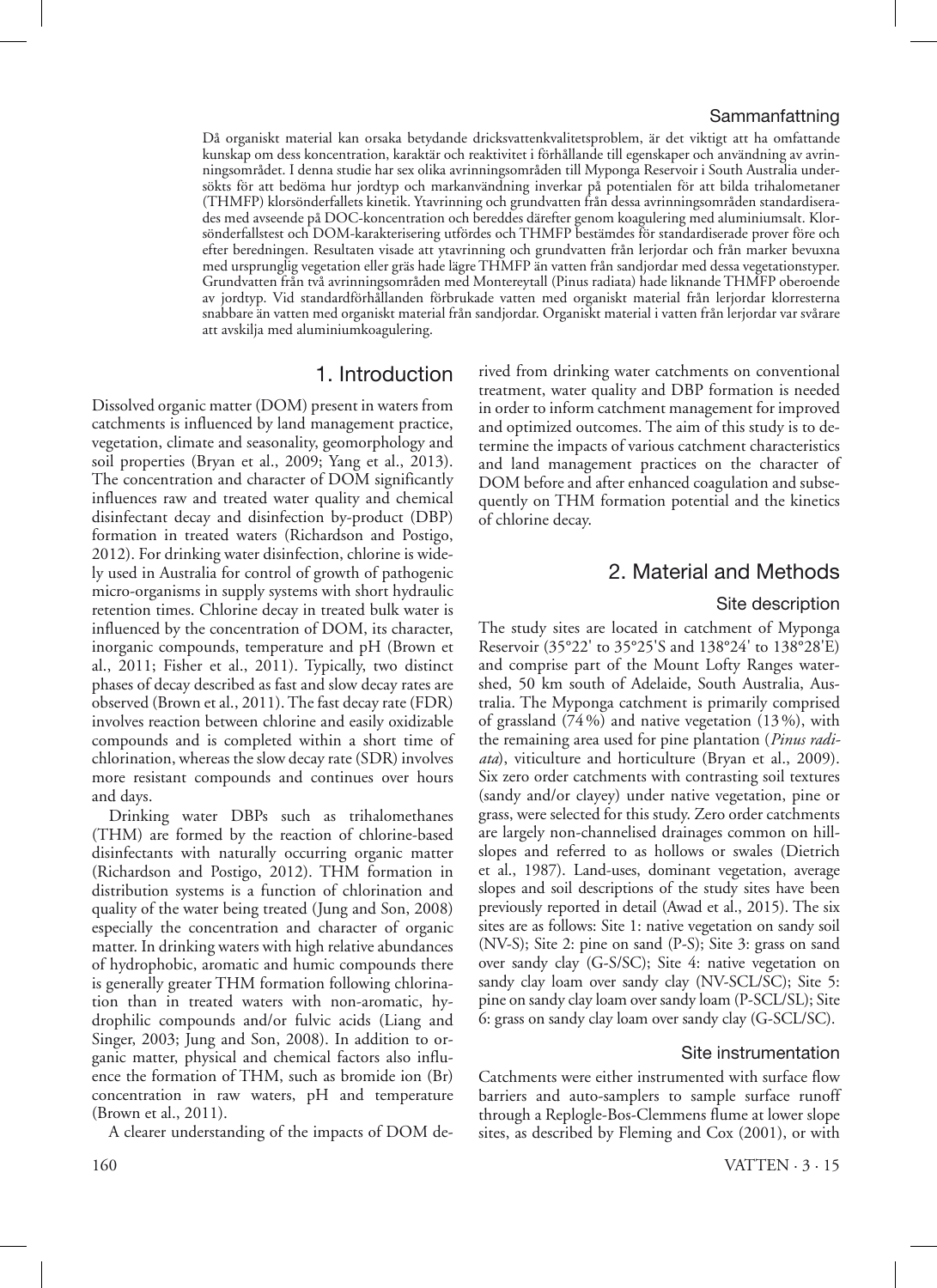barrier sheeting (~30 m length and 12 cm height). The latter diverts surface water captured to a central location (lowest point) where the water is discharged through a polyethylene pipe (19 mm) and collected in polyethylene terephthalate (PET) bottles.

Suction cup tension lysimeters were used for sub-surface water collection in the six catchments. The lysimeters were installed at depths of approximately 60 cm to capture sub-surface flows at the B/C horizon and at various slope heights (upper, middle, and lower sites). Water collection was through application of a vacuum (~60 psi) within the lysimeter. Sub-surface water collection was also conducted using capped 90 mm diameter PVC plastic pipes (piezometers).

#### Water quality analyses

Water samples were collected between June and November 2013 from each catchment and from Myponga River and Reservoir within 24 hours of rainfall events (rainfall  $\geq$  20 mm) or about every two weeks. Samples were stored at ~4°C until analyzed.

# *Analyses of DOC concentrations and UV-Vis absorbances of waters*

Samples for DOC and UV absorbance measurements were pre-filtered through 0.45 µm pre-rinsed sterile cellulose membrane filters. DOC concentration was determined using a TOC analyzer. UV-Vis absorption spectroscopy was used to measure DOM indirectly and as chromophoric or coloured DOM. Color was determined from the absorbance at 456 nm using 5 cm glass cuvette using a platinum/cobalt standard (50 HU). Specific UV absorbance (SUVA) values, the ratio of absorbance at 254 nm/m to DOC concentration and Specific color (SpCol), the ratio of color in HU to DOC concentration were determined to examine DOM character before and after treatment.

#### *Fluorescence excitation-emission matrix (F-EEM)*

F-EEM spectra were acquired to assess the character of DOM in terms of humic (HA), fulvic (FA), Protein1 (PI), Protein2 (PII) and soluble microbial protein (SMP) -like constituents. Emission spectra from 280–600 nm with data acquisition at 0.5 nm increments were obtained from excitation wavelengths of 200–500 nm at 5 nm increments. High purity Milli-Q water spectra subtracted from the measured sampled spectra. The method of Chen et al. (2003) was used to calculate five different EEM regions representing the five biopolymers, as detailed above.

#### *HPSEC-UV detection*

Separation of organic compounds based on apparent molecular weight (AMW) distributions was estimated using

 $VATTEN \cdot 3 \cdot 15$  161

HPSEC with detection at 260 nm, as described by Chow et al. (2008). Column size, type, flow rate and other information of the HPSEC-UV detection method has been previously reported (Chow et al., 2008). Water samples for HPSEC analysis were filtered through 0.22 µm sterile cellulose membrane prior to the analysis. The weightaveraged molecular weight (MW =  $\sum n^* M W / \sum n$ ) was calculated as described by Chow et al. (2008).

#### *Treatment with Alum*

Organics from these catchment were treated by alum, DOC concentrations in waters as collected were standardized to  $8.0 \pm 1.0$  mg/L by addition of high purity Milli-Q water. Standard jar tests were performed at ambient temperature and at pH 6 ±0.1 (Chow et al., 2009) using aluminium sulphate (alum) as  $Al<sub>2</sub>(SO<sub>4</sub>)<sub>3</sub>$ .18H<sub>2</sub>O. Very high alum dose (VHD, > 2 times the predicted enhanced dose by m $EnCo^@$  software (van Leeuwen et al., 2005, 2009a)) was used for maximizing DOC removal. The DOC concentration and the DOM character prior to and after treatment with alum for catchment runoff and sub-surface waters are presented in Table 1.

#### *THMFP and Chlorine decay*

Trihalomethane formation potential (THMFP) was determined for standardized water samples before and after alum treatment as described by Ng et al. (2013) using a headspace GC/ECD. For testing the effect of DOM character on THM formation, Specific THMFP values, the ratio of THMFP to DOC concentration (µg THMFP/mg DOC), were determined. Bromide concentration was measured using Standard Method 4110 (Eaton et al., 1998).

Chlorine decay tests were performed on water samples before and after alum treatment under standard conditions of pH,  $7.1\pm0.1$ ;  $23^{\circ}$ C; DOC,  $2\pm0.1$  mg/L and chlorine dose, standardized to 4 mg/L. Total and free residual chlorine concentrations were measured at predetermined time intervals from dosing, over 10 days using Standard Method 4500 F (Eaton et al., 1998). Chlorine bulk decay coefficients (for fast and slow reacting compounds, defined based on the parallel first order decay function, Equation 1) were determined using Tablecurve© 2D Curve Fitting Software as described by van Leeuwen et al. (2009b).

$$
C_t = C_0 [f e^{-K_{fast} t} + (1 - f) e^{-K_{slow} t}]
$$
 Eq.1

Where  $C_t$  is the chlorine concentration (mg/L) at time t (h);  $C_0$  is the initial chlorine dose (4.0 mg/L); f is the fraction of chlorine demand attributed by fast reactions;  $K_{\text{fast}}$  is fast reaction rate co-efficient (h<sup>-1</sup>); and  $K_{\text{slow}}$  is slow reaction rate co-efficient  $(h^{-1})$ .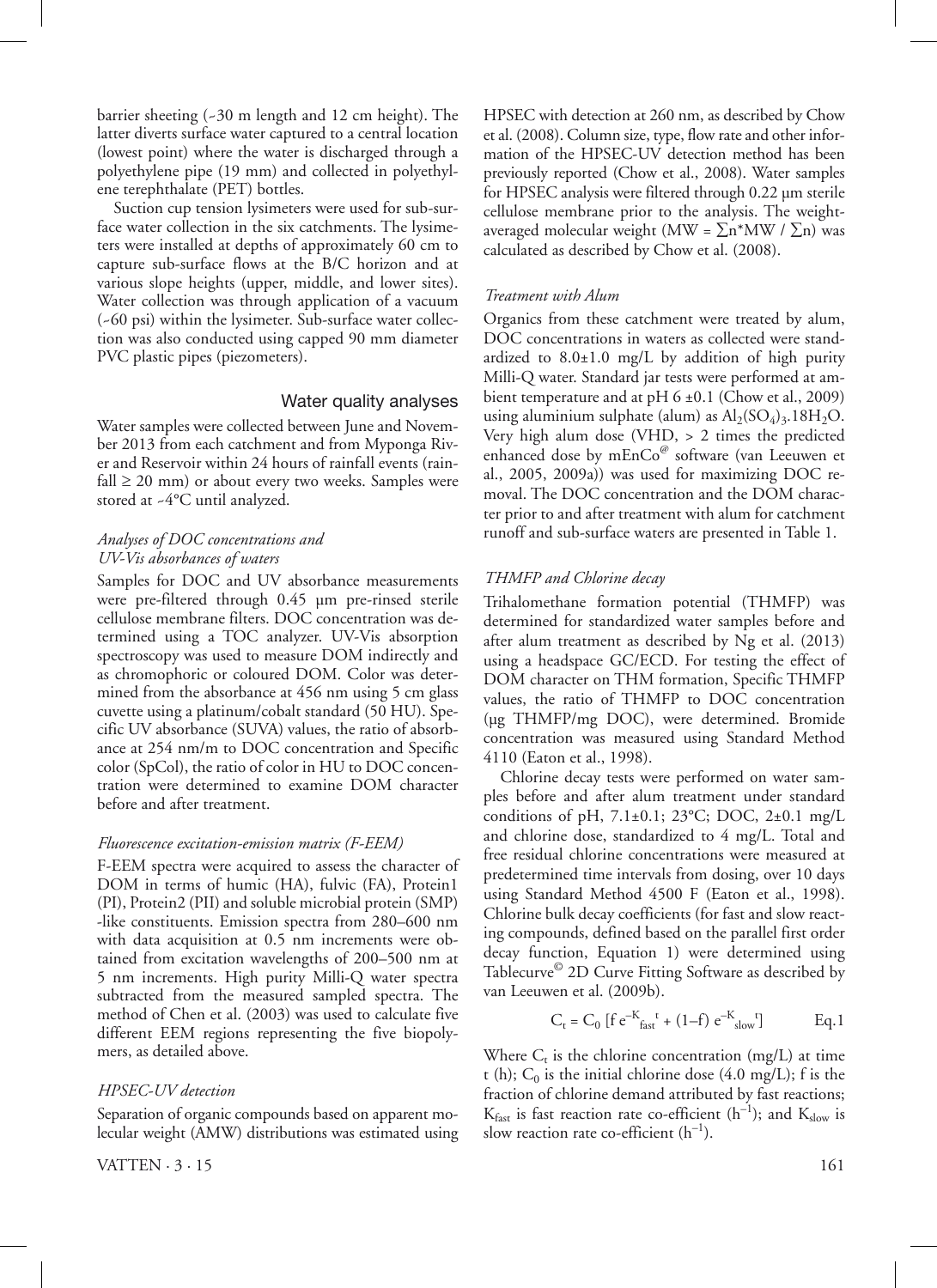Table 1. *Average DOC concentration and DOM character prior to and after treatment by alum.*

| Raw water       |            | <b>DOC</b>           | $Br^*$ | SUVA <sup>†</sup> | $SpCol^{\dagger}$ | $MW^{\ddagger}$ | $PI^{\S}$      | $PII^{\S}$ | $SMP^{\S}$ | $FA^{\S}$ | $HA^{\$}$ |
|-----------------|------------|----------------------|--------|-------------------|-------------------|-----------------|----------------|------------|------------|-----------|-----------|
|                 |            | (mg/L)               | (mg/L) | (L/mg.m)          | (HU. L/mg)        | (Da)            | (%)            | (9/0)      | (%)        | (%)       | (%)       |
| Reservoir       |            | 15.1                 | 0.31   | 3.3               | 4.6               | 1310            | $\mathfrak{2}$ | 14         | 9          | 46        | 29        |
| River           |            | 16.2                 | 0.38   | 3.6               | 6.5               | 1435            | $\overline{2}$ | 12         | 7          | 51        | 29        |
| <b>NV-S, S1</b> | Runoff     | 81.0                 | 0.21   | 4.6               | 8.6               | 2105            | $\overline{2}$ | 8          | 5          | 53        | 32        |
|                 | Subsurface | 118                  | 0.18   | 4.6               | 11.4              | 2230            | 3              | 8          | 5          | 48        | 35        |
| $P-S, S2$       | Subsurface | 96.0                 | 0.02   | 3.3               | 4.7               | 1276            | 14             | 17         | 9          | 38        | 22        |
| $G-S/SC$ , S3   | Runoff     | 55.0                 | 0.00   | 4.1               | 11.9              | 2120            | 4              | 13         | 10         | 44        | 29        |
|                 | Subsurface | 61.1                 | 0.00   | 4.1               | 8.5               | 1684            | 4              | 12         | 7          | 47        | 30        |
| NV-SCL/SC, S4   | Runoff     | 67.0                 | 0.00   | 3.9               | 11.4              | 2015            | 3              | 11         | 6          | 51        | 29        |
|                 | Subsurface | 29.1                 | 0.02   | 3.1               | 4.3               | 1652            | 13             | 27         | 10         | 36        | 16        |
| P-SCL/SL, S5    | Subsurface | 112                  | 0.06   | 3.4               | 5.6               | 1266            | $\overline{2}$ | 10         | 7          | 49        | 32        |
| G-SCL/SC, S6    | Runoff     | 13.0                 | 0.43   | 3.0               | 5.7               | 1275            | $\mathfrak{2}$ | 12         | 8          | 45        | 33        |
|                 | Subsurface | 9.1                  | 0.23   | 2.2               | 4.4               | 981             | 4              | 17         | 10         | 46        | 24        |
|                 |            | <b>DOC</b><br>(mg/L) |        | SUVA <sup>†</sup> | $SpCol^{\dagger}$ | $MW^{\ddagger}$ | $PI^{\S}$      | $PII^{\S}$ | $SMP^{\S}$ | $FA^{\S}$ | $HA^{\S}$ |
| Treated water   |            |                      |        | (L/mg.m)          | (HU.L/mg)         | (Da)            | (9/0)          | (9/0)      | (%)        | (%)       | (9/0)     |
| Reservoir       |            | 7.9                  |        | 1.9               | 2.0               | 808             | 9              | 24         | 12         | 38        | 17        |
| River           |            | 7.3                  |        | 1.5               | 2.3               | 796             | 10             | 24         | 12         | 38        | 15        |
| $NV-S, S1$      | Runoff     | 20.1                 |        | 1.6               | 0.6               | 687             | 16             | 27         | 13         | 32        | 12        |
|                 | Subsurface | 28.8                 |        | 1.4               | 3.3               | 774             | 18             | 24         | 17         | 32        | 9         |
| $P-S, S2$       | Subsurface | 52.4                 |        | 0.9               | 3.3               | 711             | 21             | 27         | 11         | 32        | 9         |
| $G-S/SC$ , S3   | Runoff     | 22.0                 |        | 1.2               | 2.1               | 656             | 14             | 28         | 13         | 35        | 10        |
|                 | Subsurface | 25.9                 |        | 1.3               | 3.4               | 700             | 19             | 23         | 11         | 36        | 11        |
| NV-SCL/SC, S4   | Runoff     | 21.4                 |        | 1.5               | 1.2               | 643             | 12             | 21         | 12         | 39        | 16        |
|                 | Subsurface | 23.0                 |        | 0.9               | 1.0               | 750             | 16             | 24         | 14         | 33        | 14        |
| P-SCL/SL, S5    | Subsurface | 46.9                 |        | 1.4               | 1.5               | 784             | 15             | 27         | 14         | 32        | 13        |
| G-SCL/SC, S6    | Runoff     | 4.9                  |        | 2.1               | 2.5               | 754             | 11             | 21         | 11         | 39        | 18        |
|                 | Subsurface | 6.9                  |        | 2.1               | 2.9               | 758             | 8              | 22         | 11         | 42        | 18        |

\* Average bromide ion concentration in raw waters

† Average SUVA, specific UV absorbance; SpCol, Specific color

‡ Average of Weight-Averaged Molecular Weight identified by HPSEC-UV detection

§ Average percentage abundances of organic components identified by F-EEM

# 3. Results and Discussion

## Specific THMFP prior to and after alum treatment

Specific THMFP (µg/mg DOC) prior to and after treatment by enhanced coagulation are presented in Figure 1. Runoff water samples collected from native vegetation and grass sites had DOM of higher Specific THMFP (average: +20.5±11%) than samples from reservoir water (Figure 1a). DOM present in reservoirs can comprise organics from two different sources, allochthonous DOM from soil and catchment sources and autochthonous DOM from microbial activities in the water body. Autochthonous compounds are likely to produce relatively less THMs levels than allochthonous compounds (Hong et al., 2013).

Raw waters from zero catchments with native vegetation on sandy soil (NV-S, S1) had DOM of higher Specific THMFP (+39%) than organics of waters from clay soils (NV-SCL/SC, S4). The significantly higher Specific THMFP in waters of S1 corresponds with the high relative abundance of organics of HMW, aromatic and humic-like compounds (Table 1). Grass catchments showed the same trend, with Specific THMFP concentrations considerably higher in water from S3: G-S/SC (~47.4±5.9 µg/mg DOC) compared to S6: G-SCL/SC (~38.1±4.7 µg/mg DOC). The G-SCL/SC site has soil with higher clay content (mean  $22\pm6.1\%$ ) compared with the G-S/SC site (mean  $15\pm13\%$ ).

For the two *Pinus radiata* sites, despite the P-SCL/SL site (S5), having a higher percentage of clay compared with P-S (S2), (i.e. P-S: 5.5±2.3% vs P-SCL/SL: 19.7±2.5%), the Specific THMFP from the P-SCL/SL site ( mean 36.4 µg/mg DOC) was similar to that from P-S (mean 39.1 µg/mg DOC), Figure 1a.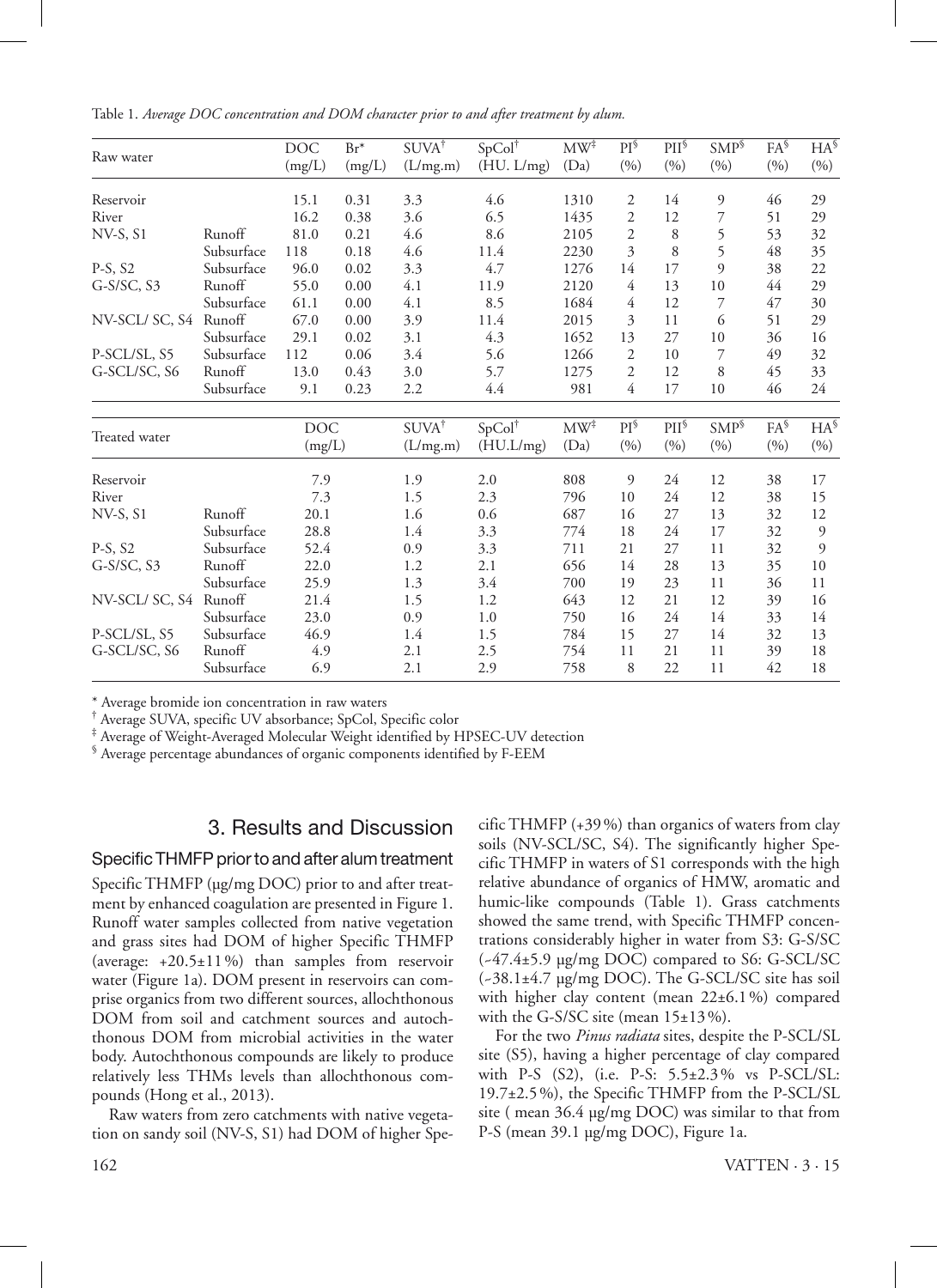

Figure 1. *Average Specific THMFP for (a) raw water and (b) treated waters. Values above bars represent the number of samples analysed from each site/depth.*

Following coagulation under standardized jar test conditions, residual DOM present in treated reservoir water had a higher Specific THMFP than DOM in waters from all of the investigated catchment sites except the G-SCL/SC site (for which Specific THMFP was similar to that from reservoir waters, Figure 1b). Specific THMFP levels in the flows under NV-S (S1) were similar to those of NV-SCL/SC (S4). Also, for the two *Pinus radiata* sites, the Specific THMFP from the P-SCL/SL (S5) site was very similar to P-S (S2) site, Figure 1b. In contrast, there were marked differences in the Specific THMFP concentrations between the two grassed sites with the clayey site values being much higher than that of the sandy site (Figure 1b).

The G-SCL/SC site, had the highest Br concentrations (average;  $0.33\pm0.1$  mg/L) and the highest remaining relative abundance of aromatic and humic-like organic compounds (SUVA: 2.1±0.04, SpCol: 2.7±0.6, HA-like: 18±3% and FA-like: 41±2%) after treatment by enhanced coagulation. These factors led to high levels

of Specific THMFP produced from organics present in waters from this catchment.

Comparison of before and after standardized jar tests indicated that aromatic, HMW and humic-like DOM, resulted in higher Specific THMFP formation than is the case for LMW and protein-like DOM. The relative abundances of THM bromide species were different between raw and treated water with significantly lower potential in raw water than treated water (Figure 1). The relative abundances of chloroform  $(CHCl<sub>3</sub>)$  for raw and treated waters were 86±13% and 68±22% respectively. Bromide concentration had a lower effect on THMFP levels in raw waters than in treated waters.

# Chlorine decay coefficients prior to and after alum treatment

Chlorine bulk decay coefficients for fast and slow reacting compounds, prior to and after treatment by enhanced coagulation are presented in Figure 2. Runoff



Figure 2. *Average chlorine bulk decay (1/h) under the standard condition, a) Fast decay and b) Slow decay. Values above bars represent the number of samples analysed from each site/depth.*

VATTEN  $\cdot$  3  $\cdot$  15 163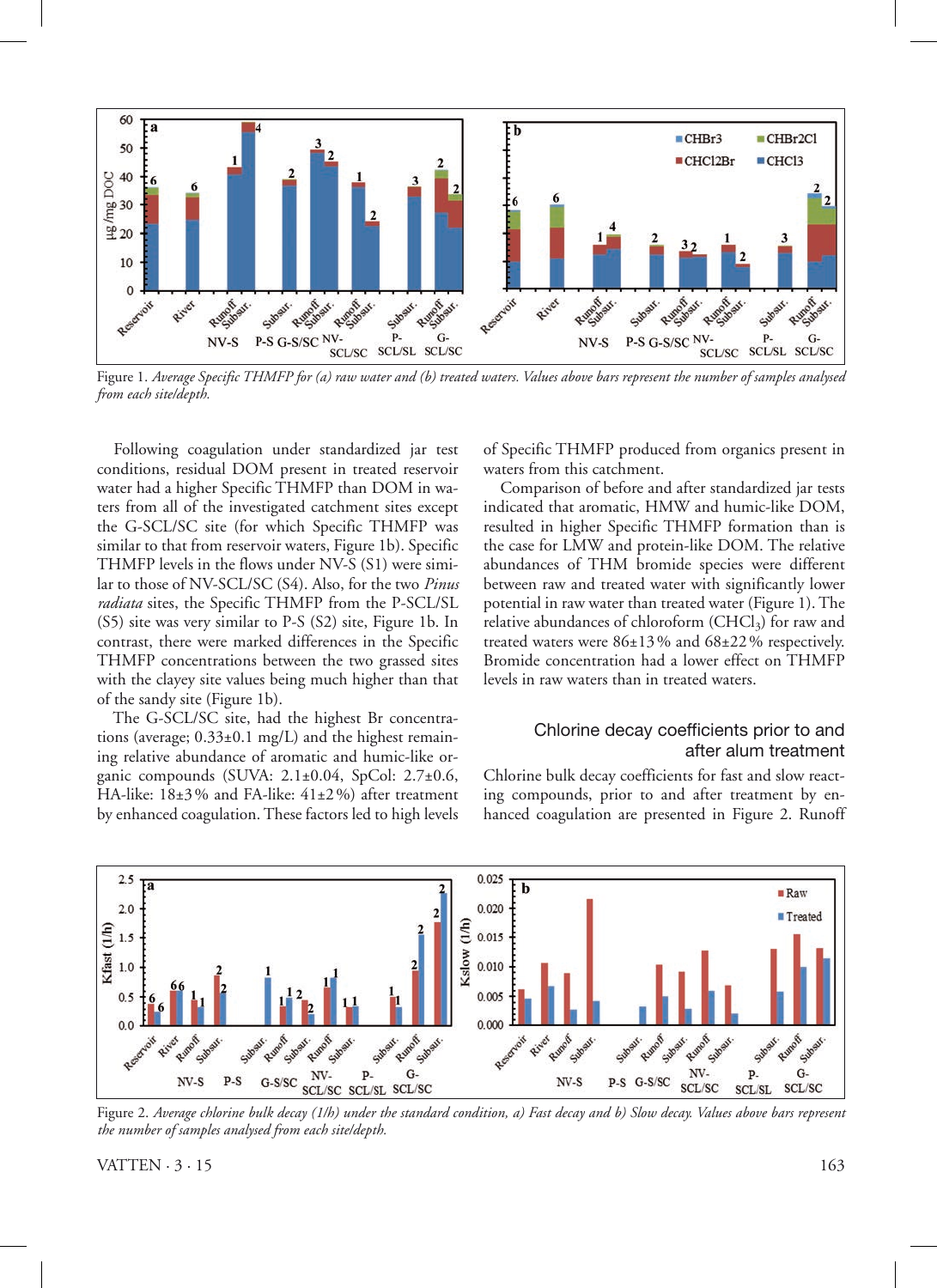

Figure 3. *The ratios of THMFP concentrations (a) prior to and (b) after treatment with alum of catchment runoff and sub-surface waters, to reservoir water.*

water samples collected from catchments with native vegetation and grass and from the river were found to have higher initial chlorine decay rates  $(K_{\text{fast}}; \text{average})$ : +57.2±53%) than samples from reservoir waters (Figure 2a). Consistent with that, the slow reaction (>2 h,  $K_{slow}$ ) coefficients for DOM from runoff and river water samples were higher than of the DOM from reservoirs water (for river water,  $+73\%$ ; for sandy catchments,  $+56\%$ ; and for clayey catchments, +130%).

For native vegetation catchments, the  $K_{slow}$  value for DOM from catchments with sandy soil (NV-S, S1) were much higher than that for DOM from clay soils (NV-SCL/SC, S4), shown in Figure 2b. The highest  $K_{slow}$  chlorine decay rate was of DOM in raw water from the native vegetation-sand site (having the highest relative abundance of aromatic, humic-like and HMW organics). In contrast, for grass catchments the  $K_{slow}$  was considerably higher for G-SCL/SC  $(-0.0145 \; h^{-1})$  than G-S/SC  $(-0.01 \text{ h}^{-1})$ . This may be attributed to marked differences in the  $K_{\text{fast}}$  between the two catchments where the  $K_{\text{fast}}$  for G-SCL/SC (S6) site (~1.36 h<sup>-1</sup>) was much higher than that for the G-S/SC (S3) site  $(-0.40 \text{ h}^{-1})$ . The initial fast reaction (in the first 2 h of chlorination) effects the chlorine concentration (residual chlorine after the first 2 h) for the slow reaction and consequently, on the slow bulk decay coefficient for the slow reaction. This is similar to that found by Jabari Kohpaei and Sathasivan (2011) who reported that the residual chlorine after the fast reaction affects the slow chlorine decay process.

After treatment by alum, the  $K_{slow}$  of DOM from waters of the sandy soil catchments were lower than of the corresponding clayey soil catchments, as shown in Figure 2b. Differences in  $K_{slow}$  were found to be greater for DOM from grass catchments (–63%) compared with other catchments ( $-44\%$  for pine and  $-14\%$  for native vegetation). In contrast, as with the Specific

THMFP concentrations for two *Pinus radiata* sites (P-S, S2 and P-SCL/SL, S5), the  $K_{slow}$  was found to be greater for DOM from P-SCL/SL, S5  $(0.006 \; h^{-1})$  than from P-S, S2  $(0.003 \text{ h}^{-1})$ .

For treated water, the lowest average  $K_{\text{fast}}$  (-0.52±0.2  $(h^{-1})$  and  $K_{slow}$  (~ 0.004±0.002  $h^{-1}$ ) values were recorded for the native vegetation catchments. This was followed by the *Pinus radiata* (mean ~0.58± 0.24 h<sup>-1</sup> for K<sub>fast</sub> and ~0.005±0.001  $h^{-1}$  for  $K_{slow}$ ) and the grass catchments (mean ~1.14±0.8 h<sup>-1</sup> for K<sub>fast</sub> and ~0.007±0.004 h<sup>-1</sup> for  $K_{slow}$ , see Figure 2.

Comparison of Specific  $K_{slow}$  data of DOM in waters before and after standardized jar tests indicated that (similarly as Specific THMFP) DOM of HMW, aromatic and humic-like compounds had higher chlorine decay than LMW, protein-like DOM.

### THMFP prior to and after alum treatment

For raw waters, the THMFPs of catchment runoff flows ranged from 550 µg/L to 3510 µg/L and for sub-surface flows, from 305 µg/L to 6930 µg/L. After treatment by enhanced alum coagulation, the THMFPs of catchment runoff waters ranged from 170 µg/L to 340 µg/L and for sub-surface samples, from 205 µg/L to 835 µg/L. The average THMFPs of reservoir water prior to and after treatment with alum  $(542±21 \text{ µg/L}$  and  $224±7 \text{ µg/L}$ , respectively) were used as baseline values to compare against those of the various catchment sites (Figure 3).

For raw waters from sandy soil catchments, the highest THMFP relative to reservoir water was from the native vegetation catchment (NV-S: 6.5:1 for runoff and 12.5:1 for subsurface flow), followed by *Pinus radiata*  (P-S: 6.9:1 for subsurface flow), and then the grass site (G-S/SC: 5.0:1 for runoff and 5.1:1 for subsurface flow). For clay soil catchments, the highest ratio was from *Pinus radiata* (P-SCL/SL: 7.5:1 for subsurface flow), fol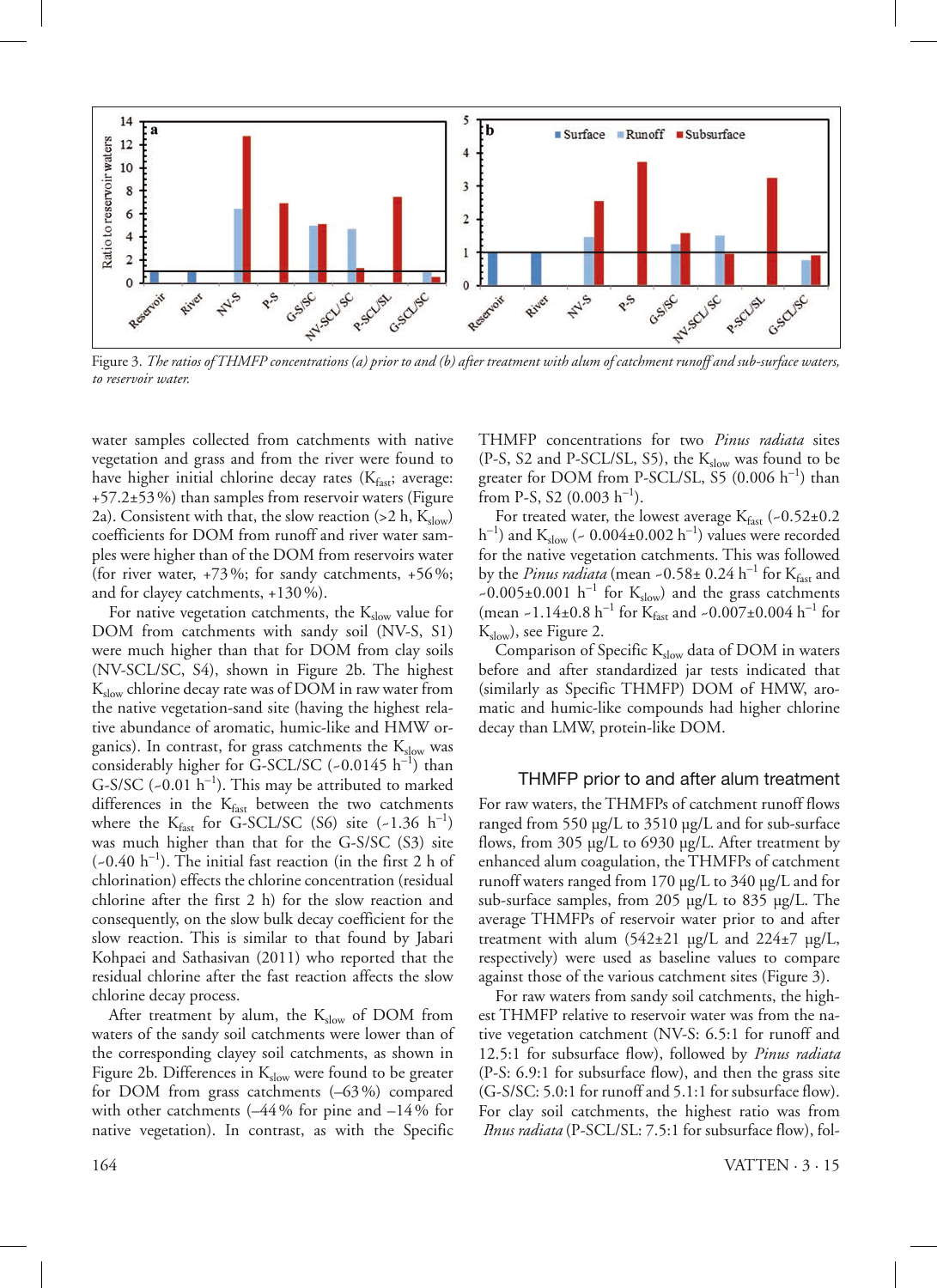lowed by native vegetation (NV-SCL/SC: 4.7:1 for runoff and 1.3:1 for subsurface flow) and then grass site (G-SCL/SC: 1.0:1 for runoff and 0.6:1 for subsurface  $f_{\text{low}}$ ).

For treated waters, there were marked differences in the THMFP concentrations between the two grass sites with the sandy site values being much higher than that of the clayey site. Native vegetation catchments showed the same trend with the THMFPs considerably higher for NV-S:S1 compared to NV-SCL/SC:S4. In contrast, no distinct differences were found between THMFPs of the two pine sites. This appears to be due to a lack of overall impact of clay soil on *Pinus radiata* sites, in the presence of very high loadings of litter layers (P-S:  $5.1\pm2.1$  cm;  $P-SCL/SL$  :  $7.4\pm3.1$  cm average measurements). It is suggested that the high litter layer loadings lead to high levels of DOM being released that exceed the adsorption capacity of the clay soils. Similarly, Hassink (1997) reported that there was a limit in the amount of organic carbon and nitrogen that could be absorbed by clay or silt particles of grassland and arable soils. Recent studies (Saidy et al., 2012, 2015) have reported the effect of different clay minerals on the susceptibility of plant-derived organic carbon to microbial degradation. According to these studies, when the organics loading exceeded the sorption capacity of minerals, the minerals had very low influence on the microbial degradation of organic materials studied (DOM of *Medicago truncatula cv Praggio*). However, when the amount of DOM was less than the sorption capacity of minerals, the DOM was more resistant to microbial degradation, presumably through organo-mineral formations that protected the organic compounds.

The grass on clay (G-SCL/SC) site generally had flow with the lowest DOM loading (Table 1) and consequently showed the lowest THMFP (Figure 3b), (the average ratios of THMFPs to reservoir water after treatment with alum, of runoff and subsurface waters were 0.76:1 and 0.92:1 respectively). The data presented shows that both soil texture and vegetation loading and type have major impacts on the quality of source waters used for drinking water supply. Highest quality was of waters from clay soil catchments vegetated with grasses, while the lowest quality was from catchments under pine plantation.

# 4. Conclusion

Catchment properties, including vegetation type and soil texture, have a significant influence on the quality of waters for drinking water supply. In determination of the THMFP from DOM present in water samples from the catchments studied, potentials were highest in waters from pine, followed by native vegetation and then grass catchments. Clay soils influenced the character and concentration of organics present in surface runoff and sub-surface waters from catchments under native vegetation and grass. Residual organics in the water phase from clay soil sites result in lower THMs than that from sandy soil sites. Loadings of organic compounds in sub-surface waters under pine catchments were minimally influenced by the soil textures studied and consequently were found to not influence specific THMFP.

Based on the character of DOM remaining in treated waters after enhanced coagulation, chlorine bulk decay rates from DOM in waters of the clayey soil catchments were faster than of the corresponding sandy soil catchments. Organics from grassland catchments have relatively fastest chlorine bulk decay rates.

# Acknowledgements

The authors gratefully acknowledge the financial support provided by the Australian Research Council (ARC) under Grant LP110200208, SA Water and the SA Department for Environment, Water and Natural Resources and the Goyder Institute for Water Research. The authors gratefully acknowledge Magdalena Baeumler, Maud Duguépéroux, and Stefanie Fischer for their valuable work in conducting chlorine decay tests and Mr Jonathan Cohen for his support in field work.

#### **References**

- Awad J., van Leeuwen J., Abate D., Pichler M., Bestland E., Chittleborough D. J., Fleming N., Cohen J., Liffner J. and Drikas M. (2015) The effect of vegetation and soil texture on the nature of organics in runoff from a catchment supplying water for domestic consumption. Science of The Total Environment 529(0), 72-81.
- Brown, D., Bridgeman, J., West, J. (2011) Predicting chlorine decay and THM formation in water supply systems. Reviews in Environmental Science and Bio/Technology 10(1), 79–99.
- Bryan, B.A., Kandulu, J., Deere, D.A., White, M., Frizenschaf, J., Crossman, N.D. (2009) Adaptive management for mitigating Cryptosporidium risk in source water: A case study in an agricultural catchment in South Australia. Journal of environmental management 90(10), 3122–34.
- Chen, W., Westerhoff, P., Leenheer, J.A., Booksh, K. (2003) Fluorescence Excitation−Emission Matrix Regional Integration to Quantify Spectra for Dissolved Organic Matter. Environmental Science & Technology 37(24), 5701–10.
- Chow, C.W.K., Fabris, R., van Leeuwen, J.A., Wang, D., Drikas, M. (2008) Assessing Natural Organic Matter Treatability Using High Performance Size Exclusion Chromatography. Environmental Science & Technology 42(17), 6683–9.